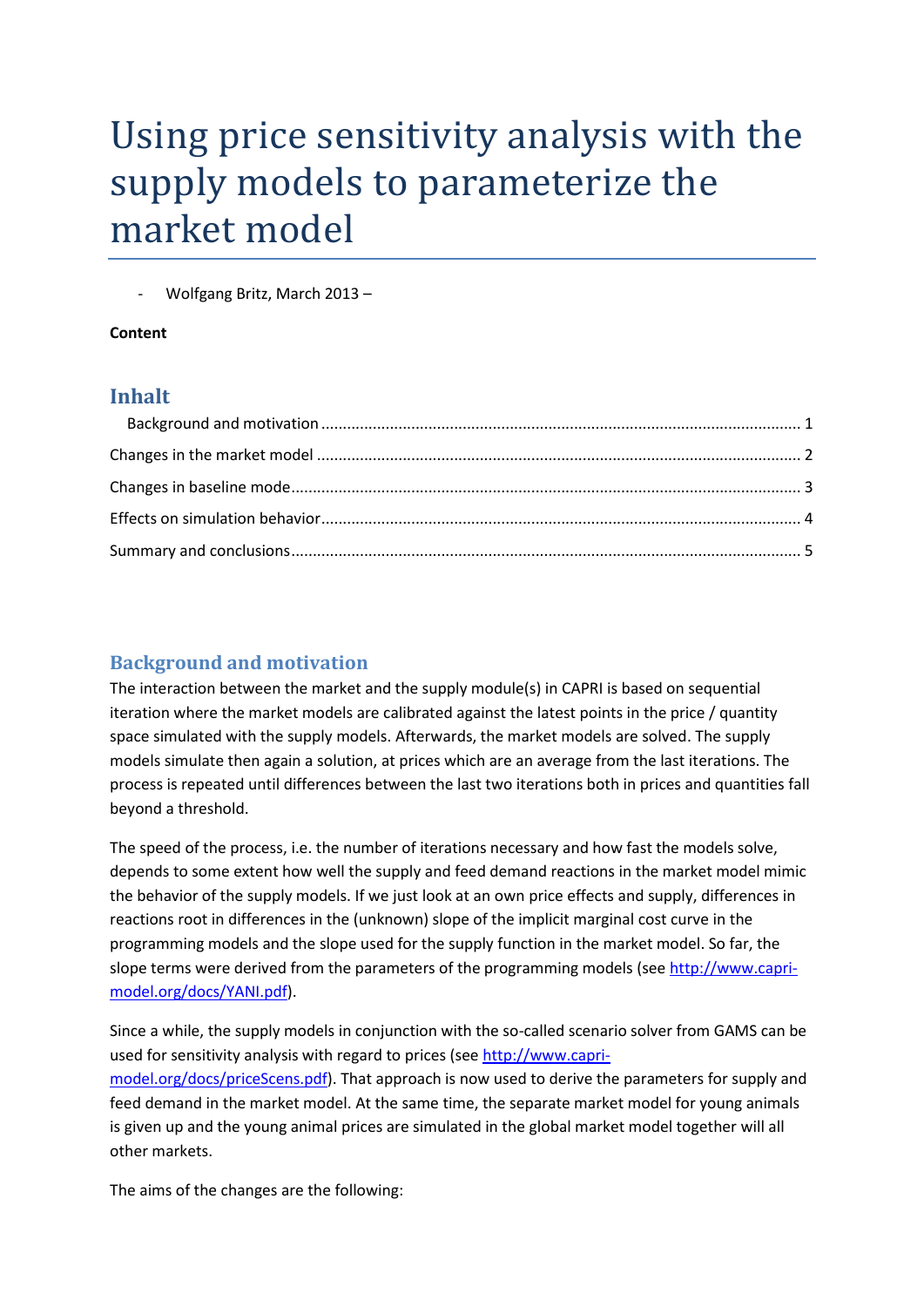- Improve the representation of supply and demand of the countries with supply models in the market model to speed up convergence, also to generate a stand-alone version of the market model.
- Remove code doing similar calculations the price sensitivity experiments deliver the same information then the parametric derivation of the Hessian.
- Remove the separate young animal market model.

#### <span id="page-1-0"></span>**Changes in the market model**

The main changes in the market model are:

1. The young animals (xxOmYani) are now part of the products covered by the market model

```
set xx0mYani(XX) /
     YCOW
            Young cow
     YBUL
            Young bull
     YHEI
            Young heifer
     YCAM
            Young male calf
     YCAF
            Young female calf
     YPIG
            Young piglet
     YLAM
            Young lamb
75
alias(xx0mYani,xx0mYani1);
```
2. The market model comprises an equation to clear animal markets. As there is by definition only use in agriculture and no trade between trade blocks, a separate equation seemed more transparent compared to a solution where young animals were included in almost any equation of the market model:

```
<mark>yani</mark>Market (RM,xxOmYani) $ ( sum(RM TO RMS(RM,RMSSUP),1) $ XXX(xxOmYani)) ..
      sum(RM_TO_RMS(RM,RMSSUP),
            p_cnstNQSupp(RMSSUP,xxOmYani)
              + sum(YY1 $ (DATA(RMSSUP,"PPri",YY1,"CUR") $ (NOT SAMEAS(YY1,"INPE"))),
                            p_hessNQSupp(RMSSUP,xxOmYani,YY1,"CUR")
                               * v_prodPrice(RMSSUP,YY1)/v_prodPrice(RMSSUP,"Inpe"))
            + SUM( feed trd $ p_hessNQSupp(RMSSUP,xxOmYani,feed trd,"Cur"),
                            p_hessNQSupp(RMSSUP,xx0mYani,feed_trd,"CUR")
                               * v_feedBlkPrice(RMSSUP,feed_trd)/v_prodPrice(RMSSUP,"Inpe"))
       <sup>1</sup>
             / (sum(RM_TO_RMS(RM,RMSSUP),
                 DATA(RMSSUP,"GROF",xx0mYani,"CUR")
                   +SUM(O_TO_YANI(xxOmYani,IYANI), DATA(RMSSUP,"GROF",IYANI,"CUR")))*0.5 + 1)
          =E= sum(RM_TO_RMS(RM,RMSSUP),
                DATA(RMSSUP,"GROF",xxOmYani,"CUR")
                  -<mark>SUM</mark>(O_TO_YANI(xxOmYani,IYANI), DATA(RMSSUP,"GROF",IYANI,"CUR")))
             / (sum(RM_TO_RMS(RM,RMSSUP),<br>DATA(RMSSUP,"GROF",xxOmYani,"CUR")
                   +SUM(O_TO_YANI(xxOmYani,IYANI),_DATA(RMSSUP,"GROF",IYANI,"CUR")))*0.5 + 1);
```
3. The supply functions now comprise the prices of the bulk feed stuff (FCER …) as additional arguments. Please note that also cross-price effects with young animals and raw milk are now integrated (there is no longer a separate equation for raw milk supply):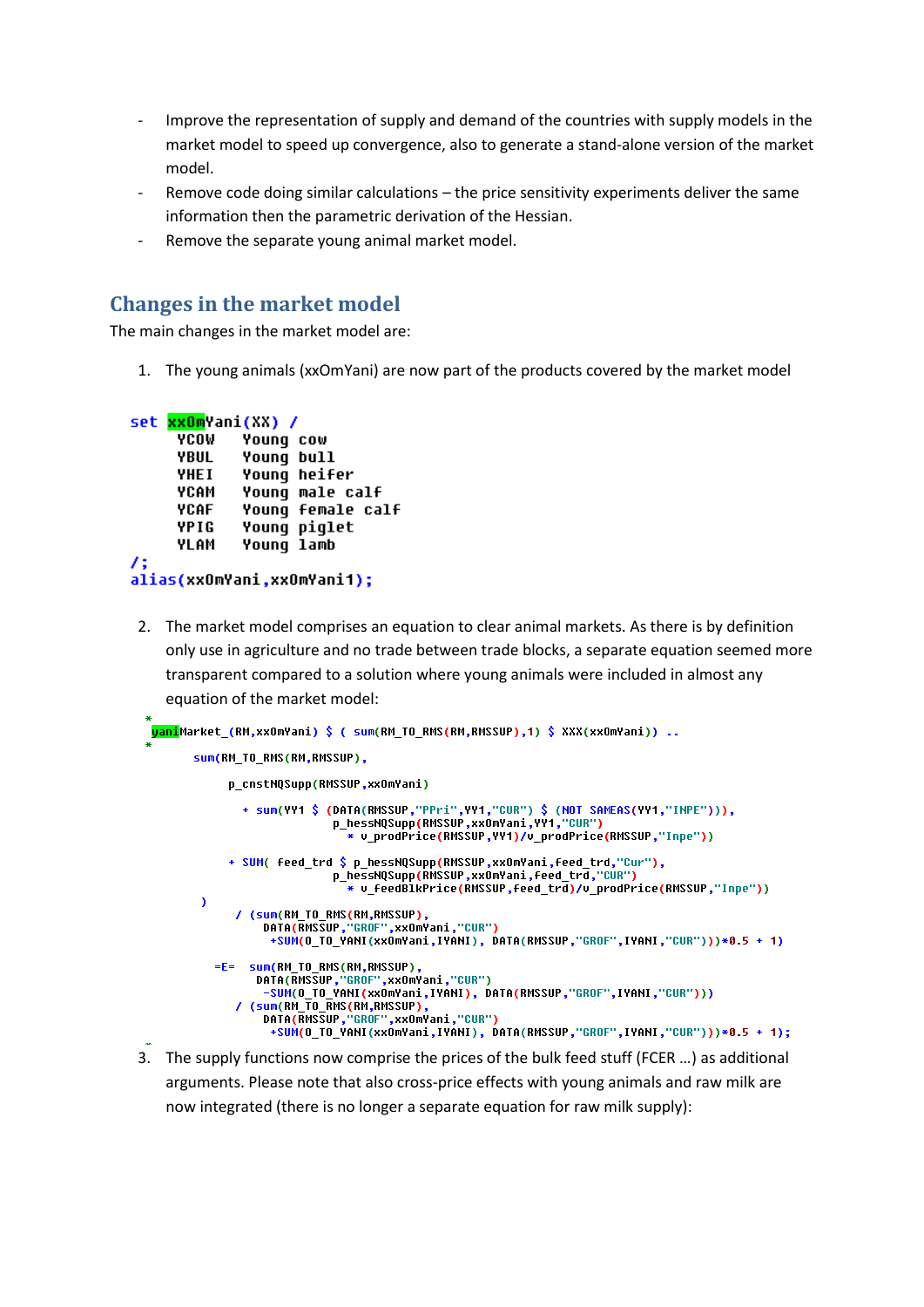```
ProdNQ_(RMS,XX1) $ ( (
                                (NOT xx_no_prodNQ_equation(XX1,RMS))
                                (not sameas(XX1,"FEDE")))<br>(XXX1(XX1) or XXX1("Fede")
                          \Delta--- production must be non-fixed
                         $ (v prodQuant.lo(RMS,XX1) ne v prodQuant.up(RMS,XX1))
                         --- production must be given in calibration point
                         $ DATA(RMS, "Prod", XX1, "CUR")) ..
      (v_prodQuantNeg(RMS,XX1) $ ( v_prodQuant.LO(RMS,XX1) LE 0)<br>v_prodQuant(RMS,XX1) $ ( V_prodQuant.LO(RMS,XX1) GT 0)) / (DATA(RMS,"Prod",XX1,"CUR")+0.1)
       =E= (p_cnstNQSupp(RMS,XX1)
              -<br>+ SUM( YY1 $ (DATA(RMS,"PPri",YY1,"CUR") $ (NOT SAMEAS(YY1,"INPE"))),
                               p_hessNQSupp(RMS,XX1,YY1,"CUR")
                             * v_prodPrice(RMS,YY1)/v_prodPrice(RMS,"Inpe"))
             + SUM( feed_trd $ p_hessNQSupp(RMS,XX1,feed_trd,"Cur"),
                             p_hessNQSupp(RMS,xX1,feed_trd,"CUR")<br>* v_feedBlkPrice(RMS,feed_trd)/v_prodPrice(RMS,"Inpe"))
                             /(DATA(RMS,"Prod",XX1,"CUR")+0.1);
```
The changes must be necessarily reflected in different programs, e.g. in "arm\prep\_market.gms" or "arm\simu\_calibration\_to\_supply.gms" where the constant terms (p\_cnstNQSupp) are defined.

## <span id="page-2-0"></span>**Changes in baseline mode**

In baseline mode, price sensitivity experiments are conducted (see "priceScen\runExperiments.gms"). First the experiments are defined for the country: each price present in the supply models is increased by 10%. Afterwards, the scenario solved is called, and finally, the model solved again at unchanged prices. The same code is also comprised in the separate threads.

```
if ( p isLastStep.
         option kill=p_uvagScens;<br>p_uvagScens(OM_OBJE_SCEN,MSACT,OM_OBJE) $ RUNR_OMOBJE(RU,OM_OBJE) = DATA(MSACT,"UVAG",OM_OBJE,"Y");<br>p_uvagScens(OM_OBJE_SCEN,MSACT,OM_OBJE) $ sameas(om_obje_Scen,om_obje) = p_uvagScens(OM_OBJE_SCEN
$batinclude 'util\title.gms' "'Price sensitivity analysis with supply model for '" RU_SMALL.tl
            p useUvagScen = 1:
            --- use scenario solver (= hot model updates) to perform<br>sensitivity analysis for prices
            SOLUE m_capmodQ USING MLP MAXIMIZING v_obje SCENARIO uvagDict;
            --- collect results
            execute_load 'scenrep.gdx', scenRep;
            --- solve again at unchanged prices
            p_useUvagScen = 0;<br>SOLVE m_capmodQ USING NLP MAXIMIZING v_obje;
1.9411
```
That naturally requires processing time, in tests on rather larger multi-core computers, the baseline calibration took about 3 minutes longer.

Afterwards, the results are mapped into definition of the market model (pricescen\reporting.gms):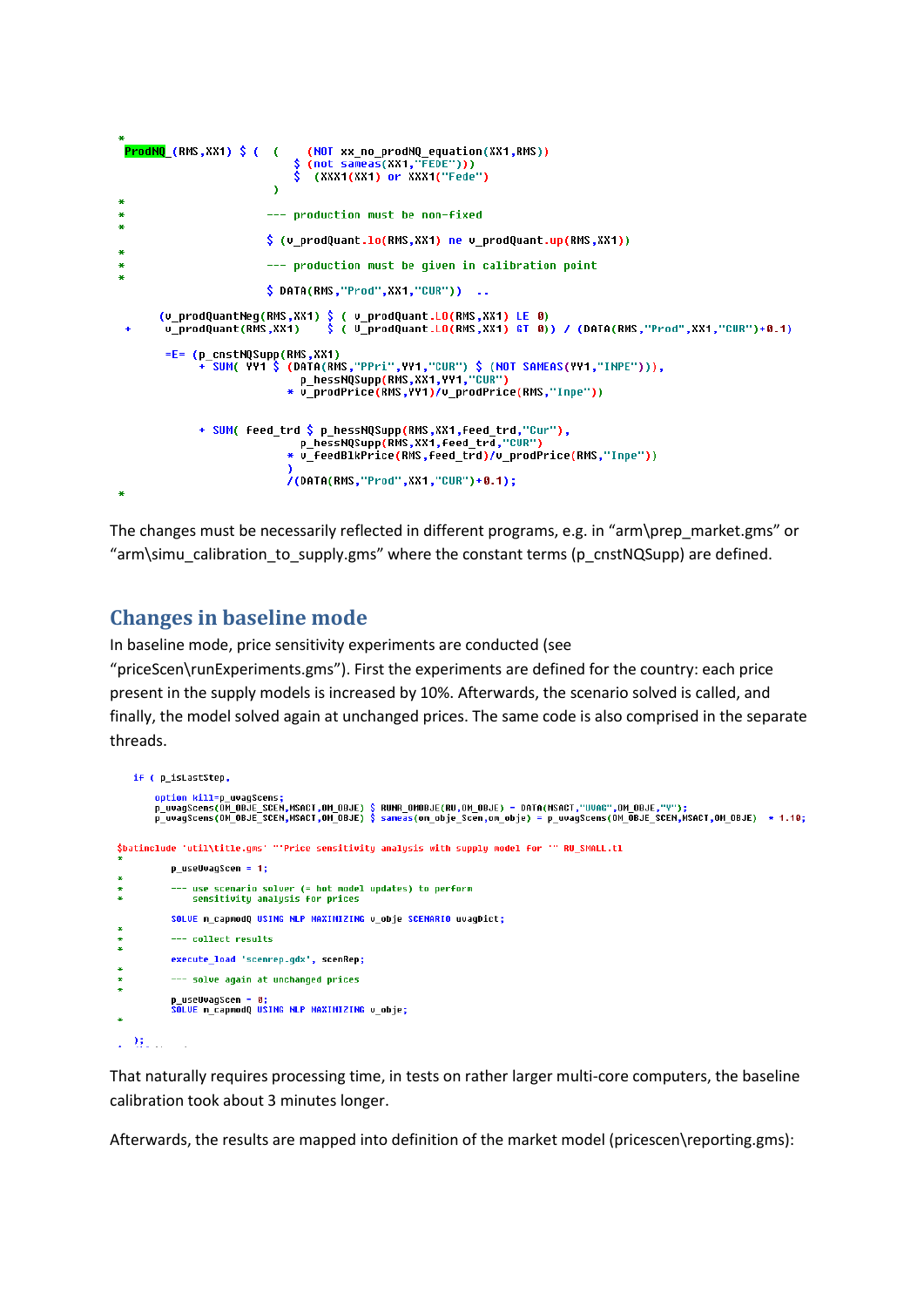```
p_hessNqSupp(RMS,XXX,YYY,"CAL") $ sum(sameas(RMS,MS),1)<br>= sum( sameas(RMS,MS),
                                   sum( (cap_to_trd(ROWS,XXX),OM_OBJE_SCEN) $ (cap_to_trd(OM_OBJE_SCEN,YYY) $ DATA(MS,"UVAG",OM_OBJE_SCEN,"Y")),
                                         ( p_netPutScens(OM_OBJE_SCEN,MS,ROWS) - v_netPutQuant.1(MS,ROWS) )<br>/ ( DATA(MS,"UVAG",OM_OBJE_SCEN,"Y")*0.1 )
```
In order to so, as seen above, we aggregate the simulated quantity changes (p\_netPuctScens) against the base (v\_netPutQuant) divided by the price change and add the effect of the yield elasticity to derive a Hessian matrix. The latter expresses the change (typically delta 1000 tons) in quantities if an own or cross price changes change (delta 1 Euro).

Some specific code is necessary to deal with sugar which is not shown here.

Finally, the resulting Hessian matrices are stored back to disk:

```
execute_unload "%results_out%\arm\elas%BAS%%SIM%.gdx" p_ElasFeed,p_elasDem,p_eLasSupp,p_elasProc,p_elasDair,
                                                                         en<br>P_pdGl,p_pbGL,p_Lus,P_luf,P_luc,P_lum,<br>p_hessNQSupp,p_hessNQFeed,p_hessNQDairy,p_hessNQProc,<br>p_nInfesTrimPar,p_aveDiff;
```
They are then loaded by "arm\market1.gms".

### <span id="page-3-0"></span>**Effects on simulation behavior**

The model was tested on a range of scenarios such as removal of Pillar I and WTO. It converged typically in about 10 iterations, showing rather limited changes after iteration 3. That seems to show that the basic idea was correct that a parameterization based on the price sensitivity experiments could improve convergence.

The report below shows the maximal change in quantities and prices for a simulation of a 50% reduction in pillar I premiums.



It might be good to discuss here how the changes in the first iterations can be understood. In order to understand that discussion of the iteration report, it must first be noted that activity levels and production as well as feed quantities are always reported as simulated with the supply models.

If the shock stem from the supply side, e.g. a change in premiums as in the experiment shown above, the reports can be interpreted as follows:

Step1 reports changes in activity levels, production and feed quantities at unchanged prices, but with the shock implemented. The price changes reported are based on a re-calibrated